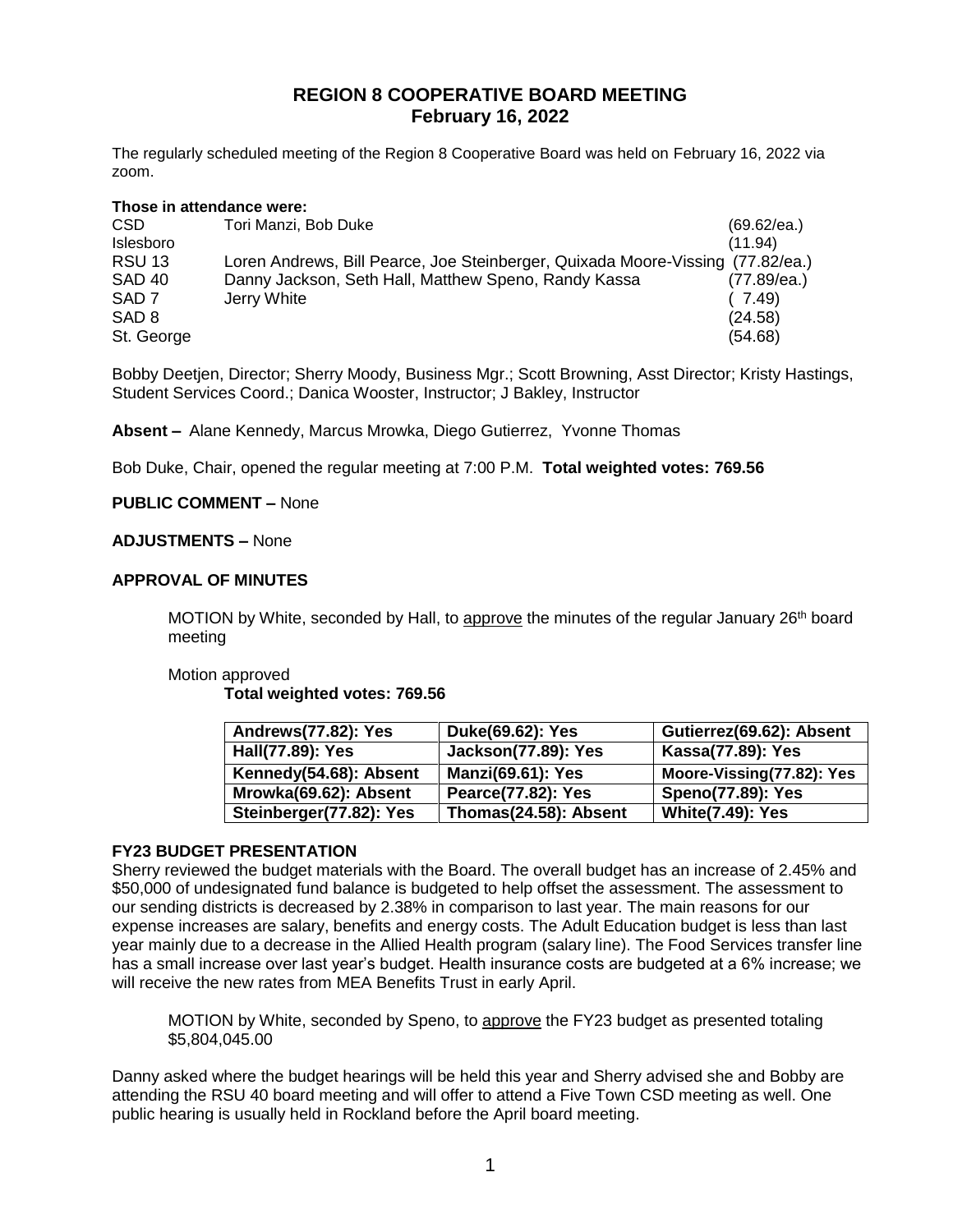# Motion approved **Total weighted votes: 769.56**

| Andrews(77.82): Yes     | Duke(69.62): Yes           | Gutierrez(69.62): Absent  |
|-------------------------|----------------------------|---------------------------|
| Hall(77.89): Yes        | <b>Jackson(77.89): Yes</b> | Kassa(77.89): Yes         |
| Kennedy(54.68): Absent  | <b>Manzi(69.61): Yes</b>   | Moore-Vissing(77.82): Yes |
| Mrowka(69.62): Absent   | Pearce(77.82): Yes         | <b>Speno(77.89): Yes</b>  |
| Steinberger(77.82): Yes | Thomas(24.58): Absent      | <b>White(7.49): Yes</b>   |

# **RESCIND VOTE ON WEALTH MANAGEMENT PLAN**

Bob advised we are required by policy to look at more than one bank in the investment of funds therefore the vote taken last month should be rescinded by the board.

MOTION by White, seconded by Jackson, to rescind the vote for placing funds in the wealth management plan from last month

### Motion approved

**Total weighted votes: 769.56**

| Andrews(77.82): Yes     | Duke(69.62): Yes           | Gutierrez(69.62): Absent  |
|-------------------------|----------------------------|---------------------------|
| Hall(77.89): Yes        | <b>Jackson(77.89): Yes</b> | Kassa(77.89): Yes         |
| Kennedy(54.68): Absent  | <b>Manzi(69.61): Yes</b>   | Moore-Vissing(77.82): Yes |
| Mrowka(69.62): Absent   | Pearce(77.82): Yes         | <b>Speno(77.89): Yes</b>  |
| Steinberger(77.82): Yes | Thomas(24.58): Absent      | <b>White(7.49): Yes</b>   |

# **COMMITTEE REPORTS**

### **FINANCE**

#### **Warrants and Budget**

Matt reported the committee met and reviewed the warrants for January and February and the January 31<sup>st</sup> financial report. The committee also met with the wealth management team from Bangor Savings Bank.

MOTION by Speno, seconded by Jackson, to accept and approve the warrants for January and February and the budget report for January.

# Motion approved

**Total weighted votes: 769.56**

| Andrews(77.82): Yes     | Duke(69.62): Yes           | Gutierrez(69.62): Absent  |
|-------------------------|----------------------------|---------------------------|
| Hall(77.89): Yes        | <b>Jackson(77.89): Yes</b> | Kassa(77.89): Yes         |
| Kennedy(54.68): Absent  | <b>Manzi(69.61): Yes</b>   | Moore-Vissing(77.82): Yes |
| Mrowka(69.62): Absent   | Pearce(77.82): Yes         | <b>Speno(77.89): Yes</b>  |
| Steinberger(77.82): Yes | Thomas(24.58): Absent      | <b>White(7.49): Yes</b>   |

# **POLICY COMMITTEE**

MOTION by Pearce, seconded by White, to approve second reading of Policies AC – Non-Discrimination/Equal Opportunity and Affirmative Action (Revised), ACAB – Harassment and Sexual Harassment of School Employees (Revised), ACAB-R – Employee Discrimination/Harassment and Title IX Sexual Harassment Complaint Procedures (Revised), BCC – Nepotism (Revised/Replaced with New Language), BHC – Board Relationships and Communications with Staff (New), GBEBB – Staff Conduct with Students (Revised/Replaced with New Language), GCFB – Recruiting and Hiring of Administrative Staff (Revised, JIC – Student Code of Conduct (Revised), JICIA – Weapons,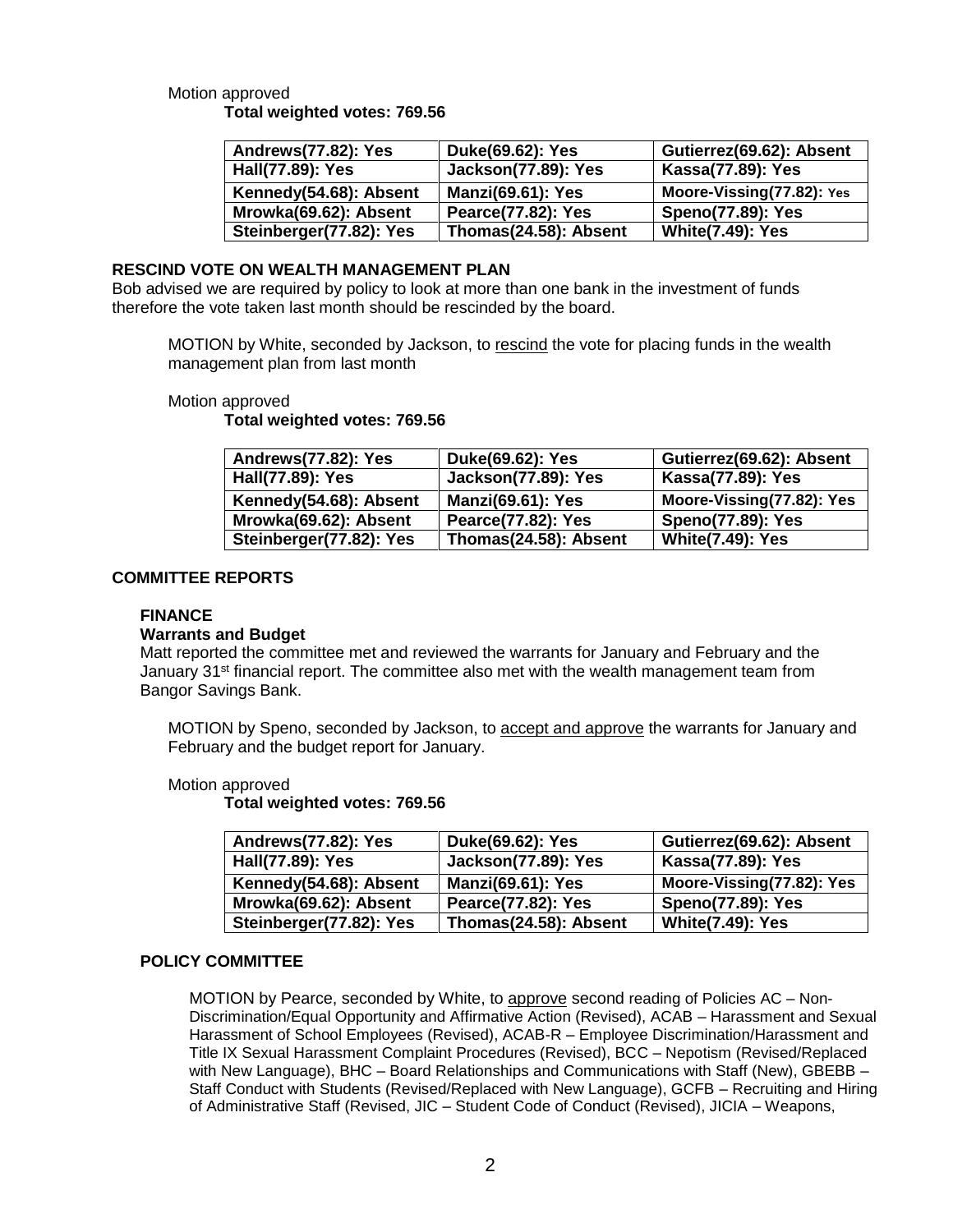Violence and School Safety (Revised), JK – Student Discipline (Revised), JKD – Suspension of Students (Revised), JLCD – Administration of Medication to Students (Revised)

Loren asked for a summary on the policy on Board Relationships and Communications with Staff. Bobby reviewed the policy's language with the board. Bob clarified that this policy is a new one. Joe expressed concerns over the language in the policy. Seth expressed that he has had communications with staff as a member of a board committee and the process has worked well. Quixada felt her role as a board member is to serve as the checks and balances for the school's administration. Danny asked board members to review policy BED Remote Participation in School Board Meetings. Tori felt the policy gives the board guidelines on how board members communicate with staff members but also limits board members from going out on their own and not crossing lines.

#### Motion approved

### **Total weighted votes: 691.74**

| Andrews(77.82): Yes    | Duke(69.62): Yes           | Gutierrez(69.62): Absent  |
|------------------------|----------------------------|---------------------------|
| Hall(77.89): Yes       | <b>Jackson(77.89): Yes</b> | Kassa(77.89): Yes         |
| Kennedy(54.68): Absent | <b>Manzi(69.61): Yes</b>   | Moore-Vissing(77.82): Yes |
| Mrowka(69.62): Absent  | Pearce(77.82): Yes         | <b>Speno(77.89): Yes</b>  |
| Steinberger(77.82): No | Thomas(24.58): Absent      | <b>White(7.49): Yes</b>   |

MOTION by Pearce, seconded by Jackson, to approve first reading of Policy JLCDA – Medical Marijuana in Schools (delete)

### Motion approved

**Total weighted votes: 769.56**

| Andrews(77.82): Yes     | Duke(69.62): Yes           | Gutierrez(69.62): Absent  |
|-------------------------|----------------------------|---------------------------|
| Hall(77.89): Yes        | <b>Jackson(77.89): Yes</b> | Kassa(77.89): Yes         |
| Kennedy(54.68): Absent  | <b>Manzi(69.61): Yes</b>   | Moore-Vissing(77.82): Yes |
| Mrowka(69.62): Absent   | Pearce(77.82): Yes         | <b>Speno(77.89): Yes</b>  |
| Steinberger(77.82): Yes | Thomas(24.58): Absent      | <b>White(7.49): Yes</b>   |

# **CURRICULUM COMMITTEE**

Seth reported the committee met and finished the new Program Evaluation Tool. Seth discussed the new form with the board and commended Danica Wooster on creating the new form. He will send out to the board and asked that feedback come back to him for next month's meeting. The committee will move on to outreach with our sending school boards. Seth clarified the discussion will include CTE programming and student pathways. Joe added the committee is inviting an instructor from a law enforcement program to speak to the committee.

# **CHAIR UPDATE**

No report.

#### **DIRECTOR UPDATE**

J Bakley updated the board on the PLCSS plan (Professional Learning Communities Support System). The PLCSS committee is responsible for supporting teachers in certification, re-certification and mentoring. The 2021-22 PLCSS support procedures have changed in that each staff person has a team assigned to them. The goals for 21-22 include working in coordination with the Director on number of contact hours and review the written plan for the committee (last updated in 2014). J reviewed the number of teaching staff fully certified and those with conditional certifications. Student recruitment has begun and the new application process is in place. Scott reported 265 student applications have been submitted to date. Kristy has been organizing a number of tours. Danny asked about the cutoff date for